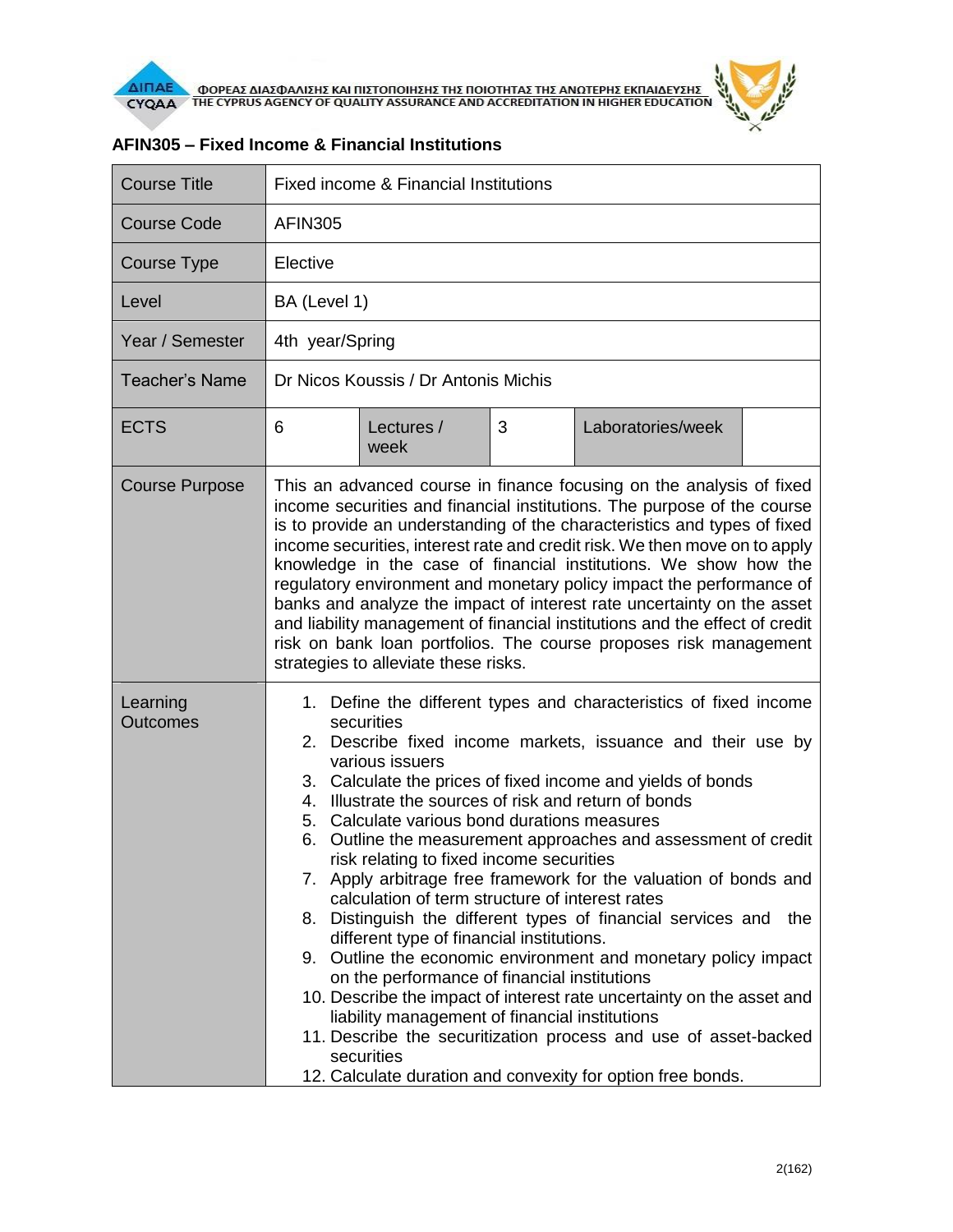



|                       | 13. Calculate the duration gap of a Bank and show the impact of a<br>given interest change on the net worth of a Bank.<br>14. Demonstrate interest rate hedging techniques via use of swaps,<br>forwards and options. |                                                                                                                                                                                                                                                                                                                                                                                                                                                                                                                                                                                                                                                                                                                                                                                                                                        |      |  |  |
|-----------------------|-----------------------------------------------------------------------------------------------------------------------------------------------------------------------------------------------------------------------|----------------------------------------------------------------------------------------------------------------------------------------------------------------------------------------------------------------------------------------------------------------------------------------------------------------------------------------------------------------------------------------------------------------------------------------------------------------------------------------------------------------------------------------------------------------------------------------------------------------------------------------------------------------------------------------------------------------------------------------------------------------------------------------------------------------------------------------|------|--|--|
| Prerequisites         | AFIN101, AFIN102                                                                                                                                                                                                      | Co-requisites                                                                                                                                                                                                                                                                                                                                                                                                                                                                                                                                                                                                                                                                                                                                                                                                                          | None |  |  |
| <b>Course Content</b> | ٠<br>Types of issuers<br>٠<br>$\bullet$<br>٠<br>term structure of interest rates                                                                                                                                      | Fixed Income: Defining elements and overview of markets<br>Overview of fixed-income securities<br>Legal, regulatory and tax considerations<br>Structure of bond's cash flows<br>Bonds with contingency provisions<br>Bond indenture provisions<br>Fixed income markets: issuance, trading and funding uses<br>Introduction to fixed income valuation<br>Bond prices and time value of money<br>Prices and yields: conventions for quotes and calculations<br>Price-yield relationships<br>Risk and return of bonds<br>Calculation of duration measures of bonds<br>Fundamentals of credit risk analysis<br>Definition of credit risk and measurement<br>Spread risk, downgrade risk and liquidity risk<br>Seniority and credit risk<br>Sovereign credit risk<br>Arbitrage free framework for the valuation of bonds and calculation of |      |  |  |
|                       | Calculation methods of spot rates and meaning of spot rates<br>Using the term structure of interest rates for valuing fixed<br>income<br>Forward rates and present value updating<br>٠                                |                                                                                                                                                                                                                                                                                                                                                                                                                                                                                                                                                                                                                                                                                                                                                                                                                                        |      |  |  |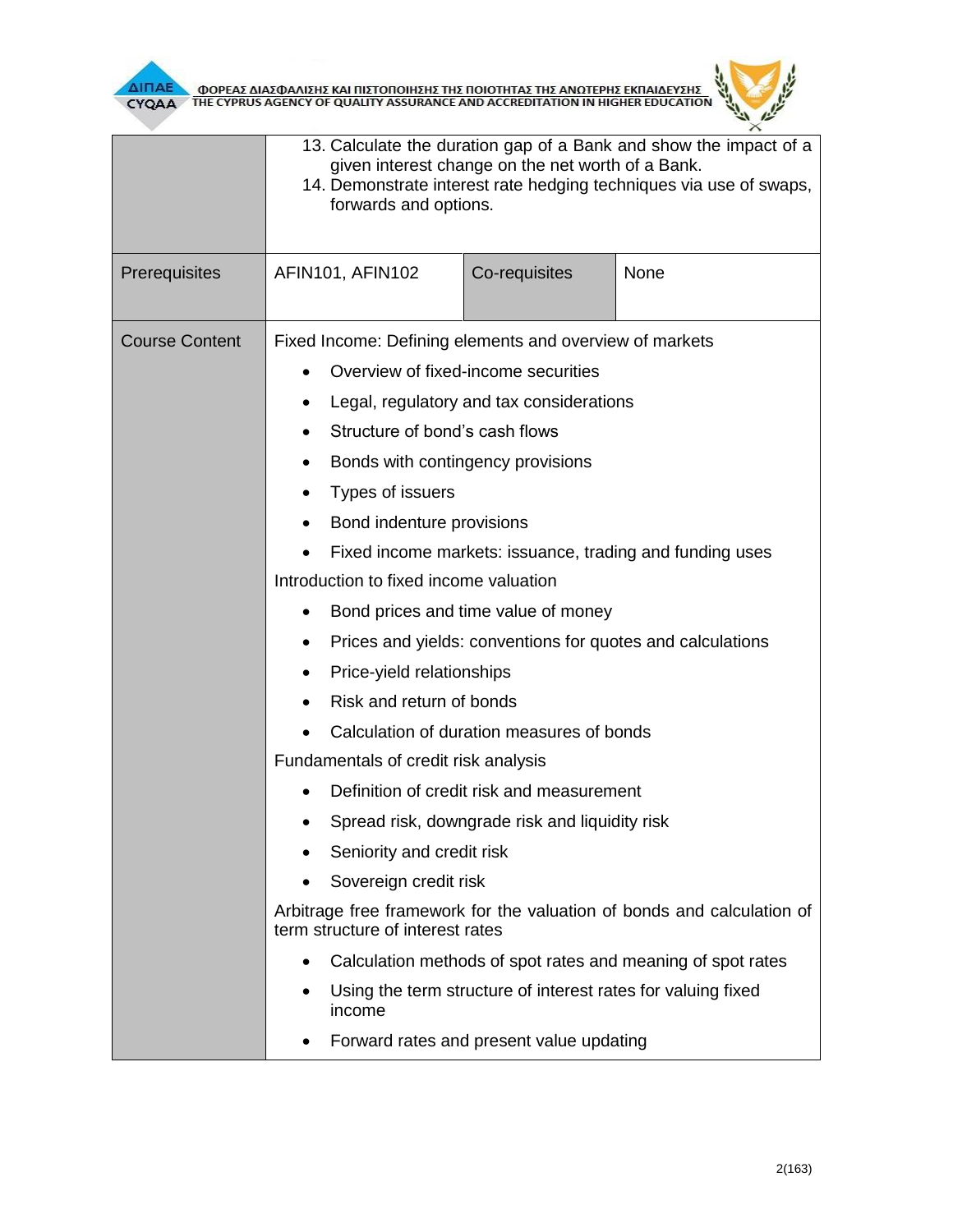



| $\bullet$    | Market expectation theory, liquidity preference and market<br>segmentation: implications for the term structure of interest<br>rates |
|--------------|--------------------------------------------------------------------------------------------------------------------------------------|
| $\bullet$    | Using forward rates for pricing forward contacts on fixed<br>income                                                                  |
| ٠            | Swap rate curve, swap spread, Libor/swap curve, TED spread,<br>LIBOR-OIS spread                                                      |
| environment: | Introduction to financial markets and institutions and the economic                                                                  |
| $\bullet$    | Outline basic characteristics of depository Institutions,<br>securities firms and investment banks                                   |
|              | Overview of the financial statements of banks and risks of<br>financial institutions                                                 |
|              | Identify the main tools of monetary policy and its interaction<br>with financial institutions (open market operations, REPOS)        |
| performance: | Introduction to interest rate uncertainty impact on financial institutions                                                           |
|              | Understand the interest rate sensitive assets and liabilities of<br>financial institutions and the risks involved                    |
| $\bullet$    | Explain the importance of duration and apply immunization<br>strategies that reduce the impact of interest rate uncertainty          |
| $\bullet$    | Duration strategies using interest rate futures                                                                                      |
|              | <b>Risk Management</b>                                                                                                               |
|              | Overview of risks                                                                                                                    |
| $\bullet$    | VaR and market risk                                                                                                                  |
| $\bullet$    | Managing interest rate risk with interest rate swaps                                                                                 |
| $\bullet$    | Managing credit risk and credit default swaps and their use for<br>managing credit risk by banks                                     |
|              | Financial software modelling with applications in banking                                                                            |
| data         | Using R programming to analyze large financial sets of banking                                                                       |
| rates        | Using R programming to calculate large number of forward                                                                             |
|              | Using R programming to calculate durations and perform<br>immunization                                                               |
|              | Using R graphical interface in financial problems                                                                                    |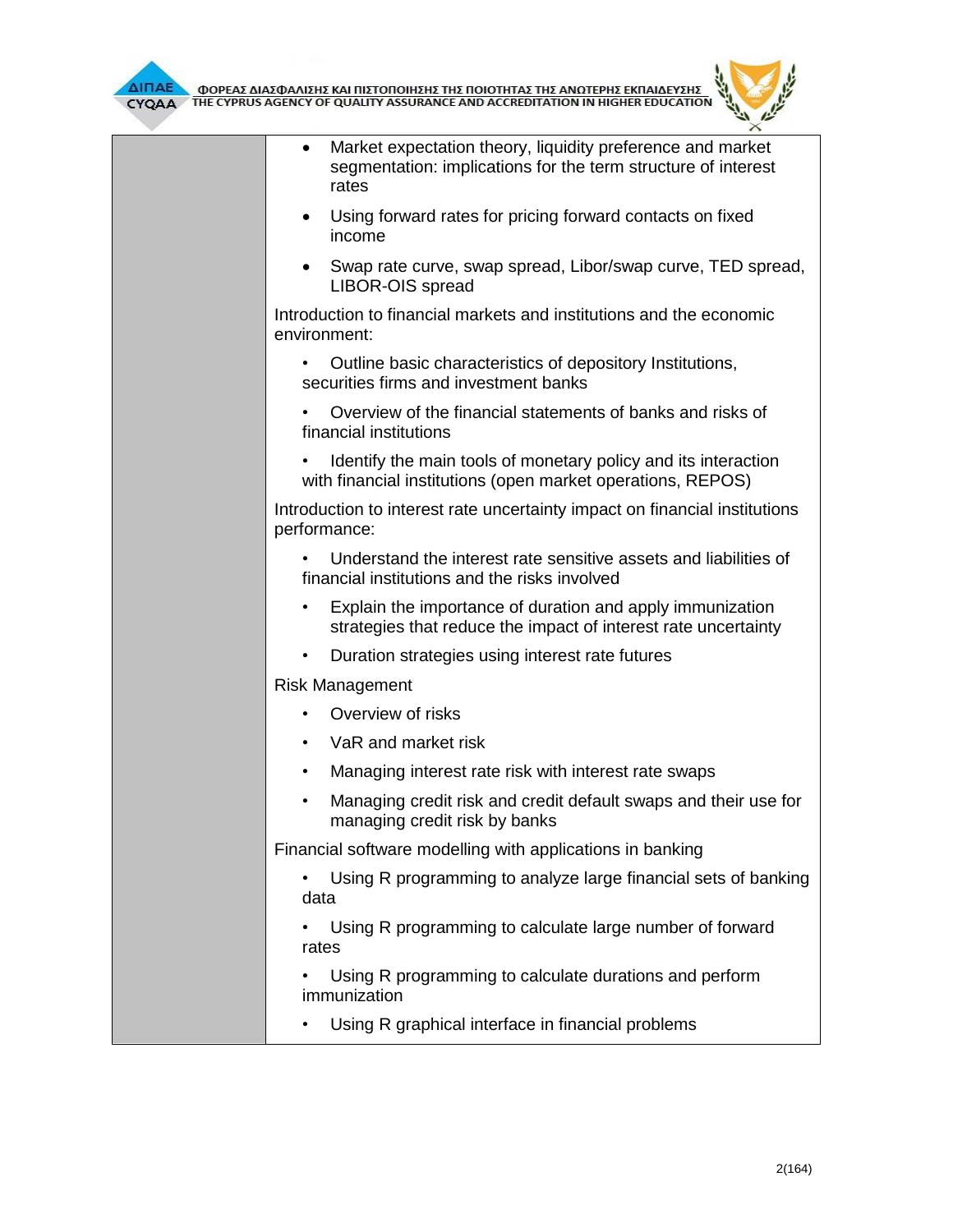



| Teaching<br>Methodology | The course is delivered to the students by means of lecturers,<br>conducted with the help of computer presentations and the use of the<br>board.                                                                                                                                                                                                                                                                                                                                |                          |  |  |
|-------------------------|---------------------------------------------------------------------------------------------------------------------------------------------------------------------------------------------------------------------------------------------------------------------------------------------------------------------------------------------------------------------------------------------------------------------------------------------------------------------------------|--------------------------|--|--|
|                         | The lecturer provides demonstrations and examples on the use of R<br>programming software in modeling financial problems relating to<br>banking. These demonstrations are discussed in class. Students are<br>then asked to expand on this knowledge by solving problems of<br>interest for the financial industry in group projects and presenting their<br>work in class (e.g, calculating forward rates, valuing bonds and<br>durations and performing sensitivity analysis) |                          |  |  |
|                         | Lecture notes and other course material like spreadsheets and R<br>programs examples are available to students through the e-learning<br>platform.                                                                                                                                                                                                                                                                                                                              |                          |  |  |
| <b>Bibliography</b>     | (a) Saunders, A. Financial Institutions Management: A Risk<br>Management Perspective, McGraw-Hill Education / Asia; 7 edition<br>(16 Dec. 2010)                                                                                                                                                                                                                                                                                                                                 |                          |  |  |
|                         | Luenberger, Investment Science, Oxford University Press, 2014                                                                                                                                                                                                                                                                                                                                                                                                                   |                          |  |  |
|                         | CFA Program Curriculum 2020 Level I-III, Wiley                                                                                                                                                                                                                                                                                                                                                                                                                                  |                          |  |  |
|                         | (b) References:                                                                                                                                                                                                                                                                                                                                                                                                                                                                 |                          |  |  |
|                         | Saunders, A. Financial Institutions Management: A modern<br>perspective, 3rd edition, 2002                                                                                                                                                                                                                                                                                                                                                                                      |                          |  |  |
|                         | Hull, J. Risk Management and Financial Institutions, Prentice Hall,<br>2007.                                                                                                                                                                                                                                                                                                                                                                                                    |                          |  |  |
| Assessment              | Methods: Students will be assessed with course work that<br><u>(a)</u><br>involves written and computer based assignments, a group project, a<br>midterm and a final test. The course involves both explaining concepts<br>and numerical problems and developing computer skills for handling<br>data and financial modeling using software.                                                                                                                                    |                          |  |  |
|                         | Relating to the group project, the students are allocated in teams<br>(max of 3 person) to work on a specific banking related project<br>involving the use of software. Each team presents their work in<br>class. Part of grade is allocated in the presentation and part on the<br>handed project.                                                                                                                                                                            |                          |  |  |
|                         | (b) Criteria: Assessment criteria are available in each written<br>assignment, group project and in the midterm or in the final exam                                                                                                                                                                                                                                                                                                                                            |                          |  |  |
|                         | (c) Weights:<br>Assignments (including computer based)<br>Group project<br>Midterm<br><b>Final Exam</b>                                                                                                                                                                                                                                                                                                                                                                         | 10%<br>10%<br>20%<br>60% |  |  |